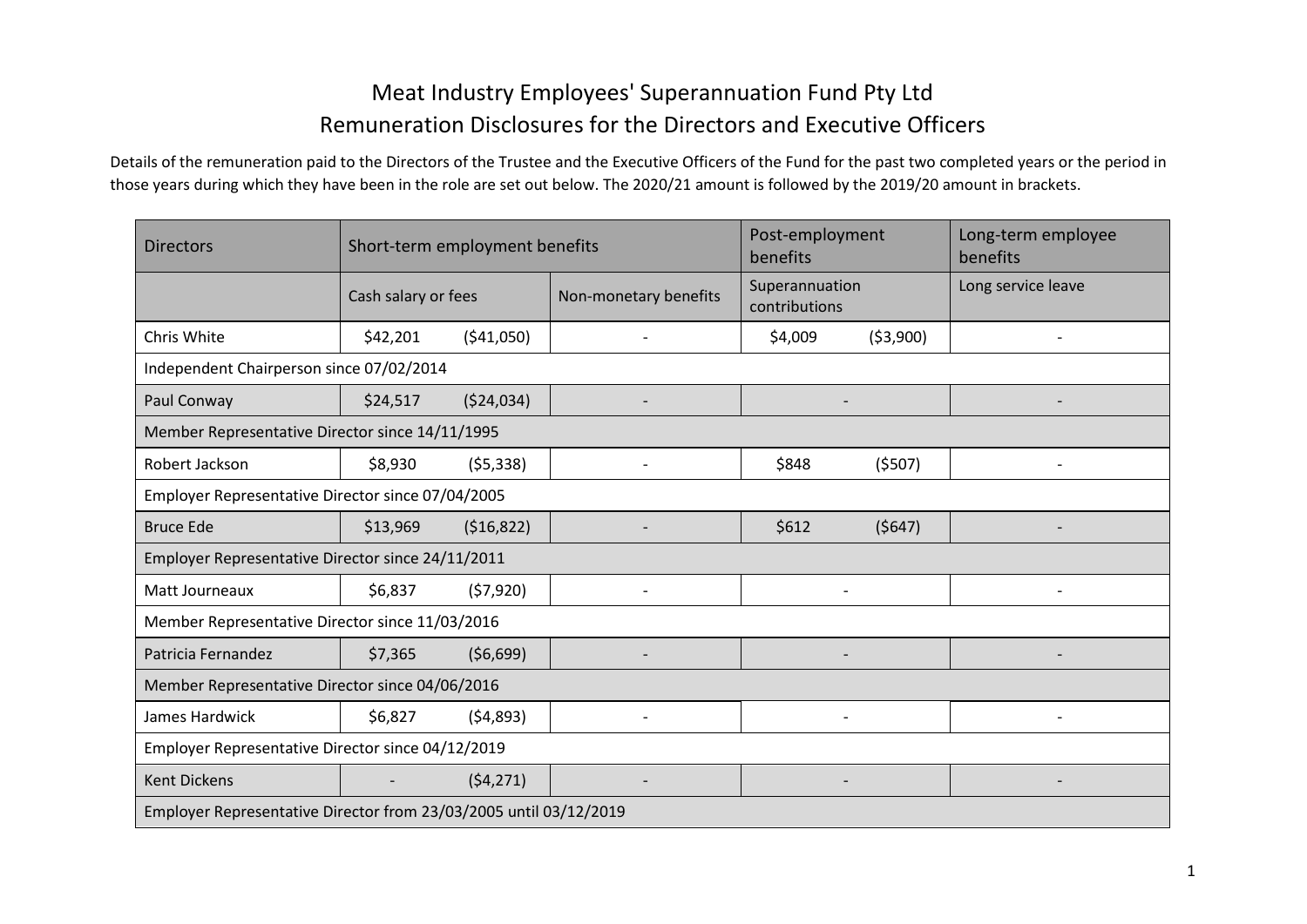| <b>Executive Officers</b>                               |                     | Short-term employment benefits |                       |           | Post-employment<br>benefits     |            | Long-term employee<br>benefits |           |  |  |  |  |  |
|---------------------------------------------------------|---------------------|--------------------------------|-----------------------|-----------|---------------------------------|------------|--------------------------------|-----------|--|--|--|--|--|
|                                                         | Cash salary or fees |                                | Non-monetary benefits |           | Superannuation<br>contributions |            | Long service leave             |           |  |  |  |  |  |
| <b>Bill McRobert</b>                                    | \$259,804           | ( \$246,451)                   | \$8,698               | (59, 226) | \$24,365                        | (524,980)  | \$6,327                        | (56,218)  |  |  |  |  |  |
| Fund Manager/CEO from 26/11/2007 until 09/07/2021       |                     |                                |                       |           |                                 |            |                                |           |  |  |  |  |  |
| Katherine Kaspar                                        | \$90,769            |                                |                       |           | \$7,692                         |            |                                |           |  |  |  |  |  |
| Fund Manager/CEO since 15/03/2021                       |                     |                                |                       |           |                                 |            |                                |           |  |  |  |  |  |
| <b>Chris Artis</b>                                      | \$232,496           | (5243, 946)                    | \$6,343               | (56,301)  | \$28,060                        | (527, 478) |                                |           |  |  |  |  |  |
| Investment Manager/CIO since 01/05/2017                 |                     |                                |                       |           |                                 |            |                                |           |  |  |  |  |  |
| <b>Chris Salamousas</b>                                 | \$189,849           | ( \$199,647)                   | \$8,698               | (59, 226) | \$17,501                        | (517, 121) | \$4,595                        | (54, 504) |  |  |  |  |  |
| Assistant Fund Manager/Fund Accountant since 10/06/1997 |                     |                                |                       |           |                                 |            |                                |           |  |  |  |  |  |
| <b>Tracey Dunstone</b>                                  | \$159,565           | ( \$161, 712)                  | \$6,343               | (56,301)  | \$25,324                        | (\$25,000) | \$4,066                        | (54,020)  |  |  |  |  |  |
| Administration Manager since 23/01/2008                 |                     |                                |                       |           |                                 |            |                                |           |  |  |  |  |  |
| <b>Lucy Torrens</b>                                     | \$47,381            | (551,688)                      | \$1,691               | (52,520)  | \$4,728                         | (55,500)   |                                | (51, 242) |  |  |  |  |  |
| Systems Manager from 31/01/2011 until 27/11/2020        |                     |                                |                       |           |                                 |            |                                |           |  |  |  |  |  |
| Lisa Saunders                                           | \$24,966            | (525, 776)                     |                       |           |                                 |            |                                |           |  |  |  |  |  |
| Risk Manager from 28/05/2013 until 11/06/21             |                     |                                |                       |           |                                 |            |                                |           |  |  |  |  |  |